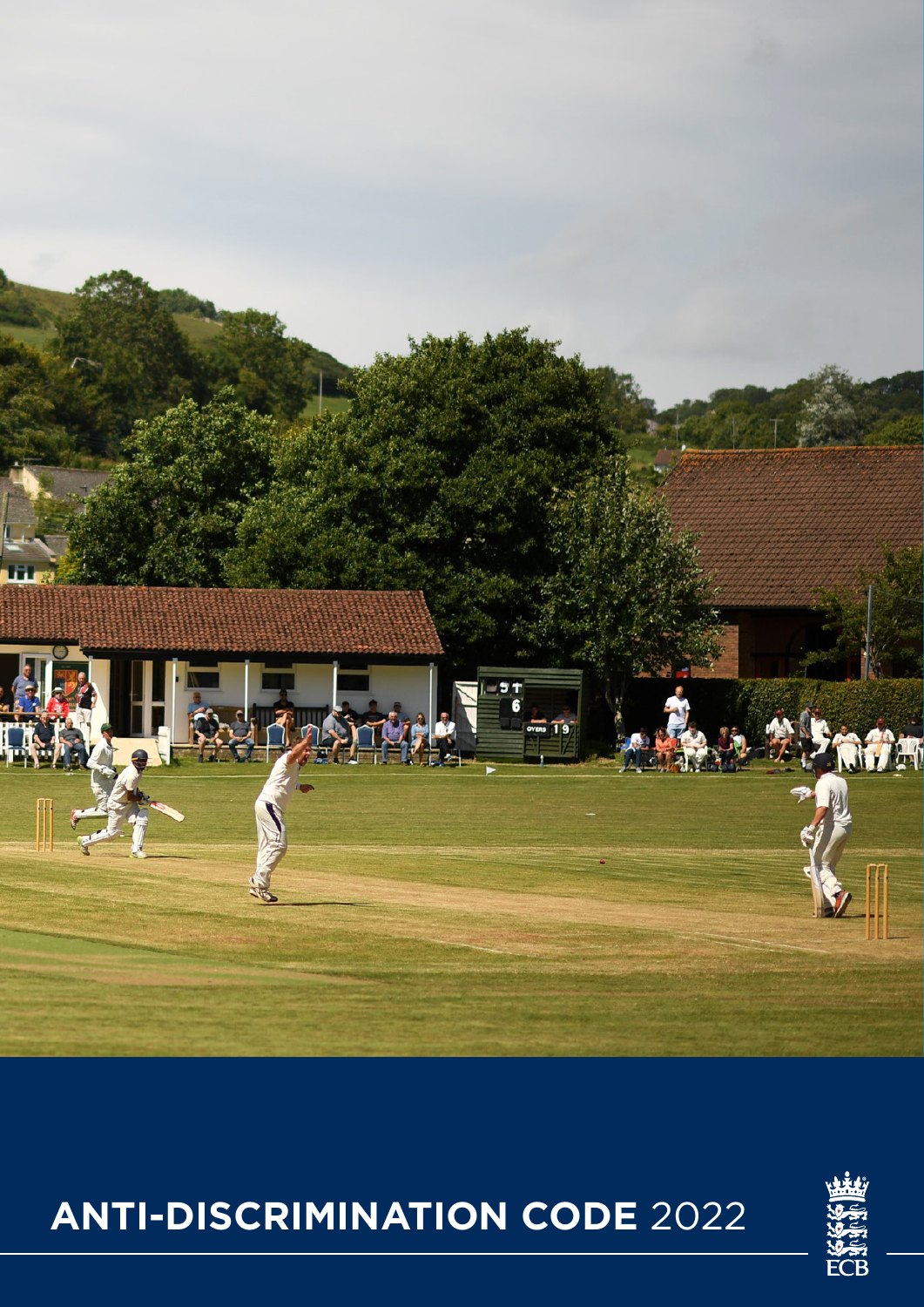# **ENGLAND AND WALES CRICKET BOARD ANTI-DISCRIMINATION CODE**

## Introduction

The England and Wales Cricket Board (the **ECB**) is responsible for the governance of cricket in England and Wales. This ECB Anti-Discrimination Code (the **Code**) is part of the ECB's continuing efforts to maintain the integrity, diversity and inclusivity of cricket.

The ECB aims to create an environment within cricket in England and Wales in which no individual, group or organisation experiences discrimination or acts in a discriminatory manner on the basis of a Protected Characteristic (as defined in the Equality Act 2010 from time to time – which at the time of writing are age, disability, gender reassignment, marriage and civil partnership, pregnancy and maternity, race, religion or belief, sex or sexual orientation).

This Code therefore sets out discriminatory behaviour which, when carried out by a participant who is required to comply with it, will be a breach of the Code and may be sanctioned accordingly.

All Participants (as defined below) agree by virtue of their involvement in cricket in England and Wales to be bound by this Code and submit to the disciplinary jurisdiction of the relevant body which applies to them.

All County Cricket Boards, First Class Counties, Regional Hosts, the National Counties, leagues, clubs and other organisations under the jurisdiction of the ECB or its Members must adopt and enforce the Code.

Participants who are party to an ECB agreement and/or in receipt of ECB funding may be obliged, as a condition of those agreements or funding, to comply with or adopt the Code and/or enforce the provisions of the Code through their own processes.

The Code may be amended from time to time by the ECB in its sole discretion, with such amendments coming into effect on the date specified by the ECB.

## **BREACHES UNDER THE ANTI-DISCRIMINATION CODE**

#### Cricket Organisation means

- **(a)** County Cricket Boards, First Class Counties, Regional Hosts, National Counties, the Marylebone Cricket Club and other organisations under the jurisdiction of the ECB or its Members;
- **(b)** clubs and leagues which are affiliated to or under the jurisdiction of either the ECB or any of its Members; and
- **(c)** any other organisations which adopt this Code.

### Participant means

- **(a)** Cricket Organisations;
- **(b)** employees, directors, officers, committee members, contractors and volunteers, in each case, of the ECB or any Cricket Organisation;
- **(c)** match officials including members of the Association of Cricket Officials;
- **(d)** members of the ECB Coaches Association;
- **(e)** an individual taking part in a cricket match or event under the jurisdiction of the ECB and/or any ECB Member; and



**(f)** any other individual who becomes bound by this Code.